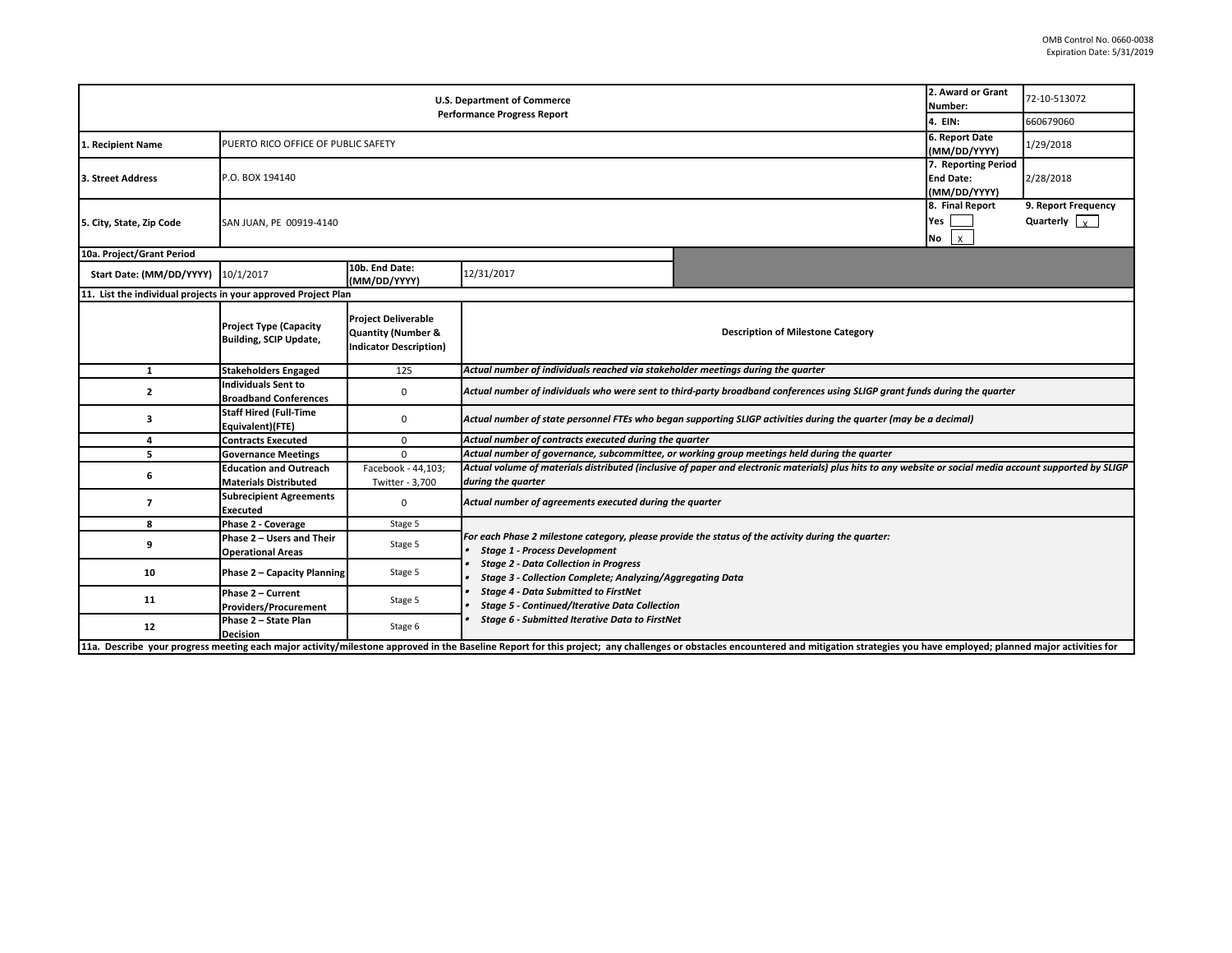a Weather OASR codf meeting and abunus being anyodite SHAR was for the approved Baseline Report in the next quarter, describe those below. Note that any substantive changes to the Baseline Report must be approved by the De • Worked with Netnia Carrasquillo and Heriberto Saurí (Grant Administrator) on a request an Emergency no cost Extension for SLIGP, since the Island is living a state of emergency. • Attended the NTIA webinar about of the NOFO SLIGP 2.0 and application procedures • Attended conference call with Yuki Miyamoto from NTIA to discuss SLIGP 2.0. • Conducted several meetings with the FirstNet PR team to discuss the communications situation and to decide the next activities of the program. • Weekly meeting with Netnia to discuss SLIGP budget management. • Attended with Felix Garcia (SWIC) a several briefing meetings at the Emergency Operation Center (COE) regarding ESF #2 of communications. • Attended several meetings with Felix Garcia and Engineer Cedeno regarding the emergency situation of the communications systems. Received, revised and analysis with Felix Garcia and Heriberto Sauri the answers to the questions about the State Plan submitted through the State Plan Portal. I referred it to the Engineer for his review and recommendatio • Worked with Engineer Cedeno and Felix Garcia on a new calendar to visit the regional PROPS boards to know the status of the interoperability systems of the municipalities. • We confirm the received of the governor official notice of the Opt-In to FirstNet. • We request to the Office of the Public Safety Secretary the SPOC designation letter to the SLIGP 2.0. • Read and revise the Notice of Funding Opportunity of SLIGP 2.0. • Attended weekly meetings with the grant administrator to inform the progress of the program. • Coordinated a meeting with Intacto (production firms) to continue the planning of the outreach efforts (institutional video and art designs). • Prepared and Submitted the Programmatic Performance Report PPR for the period of July to September 2017. November 2017 • Joel continue monitor and management the social medias accounts. • Attended with Joel the webinar "FirstNet Developer Program opens for membership and app submissions into exclusive FirstNet App Store". • Started to compile all the documents for the SLIGP 2.0 application process. • Conducted several meetings with Netnia to discuss the budget for application to SLIGP 2.0. • Attended some calls and emails between Yuki Miyamoto from NTIA, Netnia and Me to clarification some doubt regarding SLIGP 2.0 application. • Attended NTIA webinar regarding SLIGP 2.0, regarding additional questions that may have arisen during the application process • Attended several meetings with Felix Garcia and the Engineer Cedeno regarding the emergency situation of the communications systems. • Meeting with Intacto (production firms) to coordinate the beginning of the recording the institutional videos about FirstNet. • Follow up to the office of the Public Safety Secretary regarding the SPOC designation letter to the SLIGP 2.0. • Multiples meeting with Netnia (Financial Manager) to discuss SLIGP budget toward the math plan. • Multiples meeting with Netnia (Financial Manager) to discuss the letter of request a total waiver for SLIGP 2.0 application • Worked on redacting and prepare the narrative application for SLIGP 2.0 • Conducted several team work meetings with the Grant Administrator, Netnia and me, to discuss programmatic and allowable activities to SLGP 2.0 application. • Worked to compile and prepare the total waiver supporting documents for the SLIGP 2.0 application. • Follow up to NTIA regarding the letter requesting the Emergency no cost Extension for SLIGP • Attended NTIA webinar "additional questions that may have arisen during the application process • Participate in the recording of the institutional videos of FirstNet. • Visited and meetings with First Responders of the PROPS regionals boards to know and discuss the status of the interoperability systems of the municipalities (Carolina, Ponce and San Juan I). Received and evaluated the answer of our request Emergency no cost Extension for SLIGP 1.0. After a lot of meeting and discussing our request of Emergency no cost Extension for SLIGP 1.0. After a lot of meeting and discuss

**Commerce before implementation.** 

No changes anticipated.

October 2017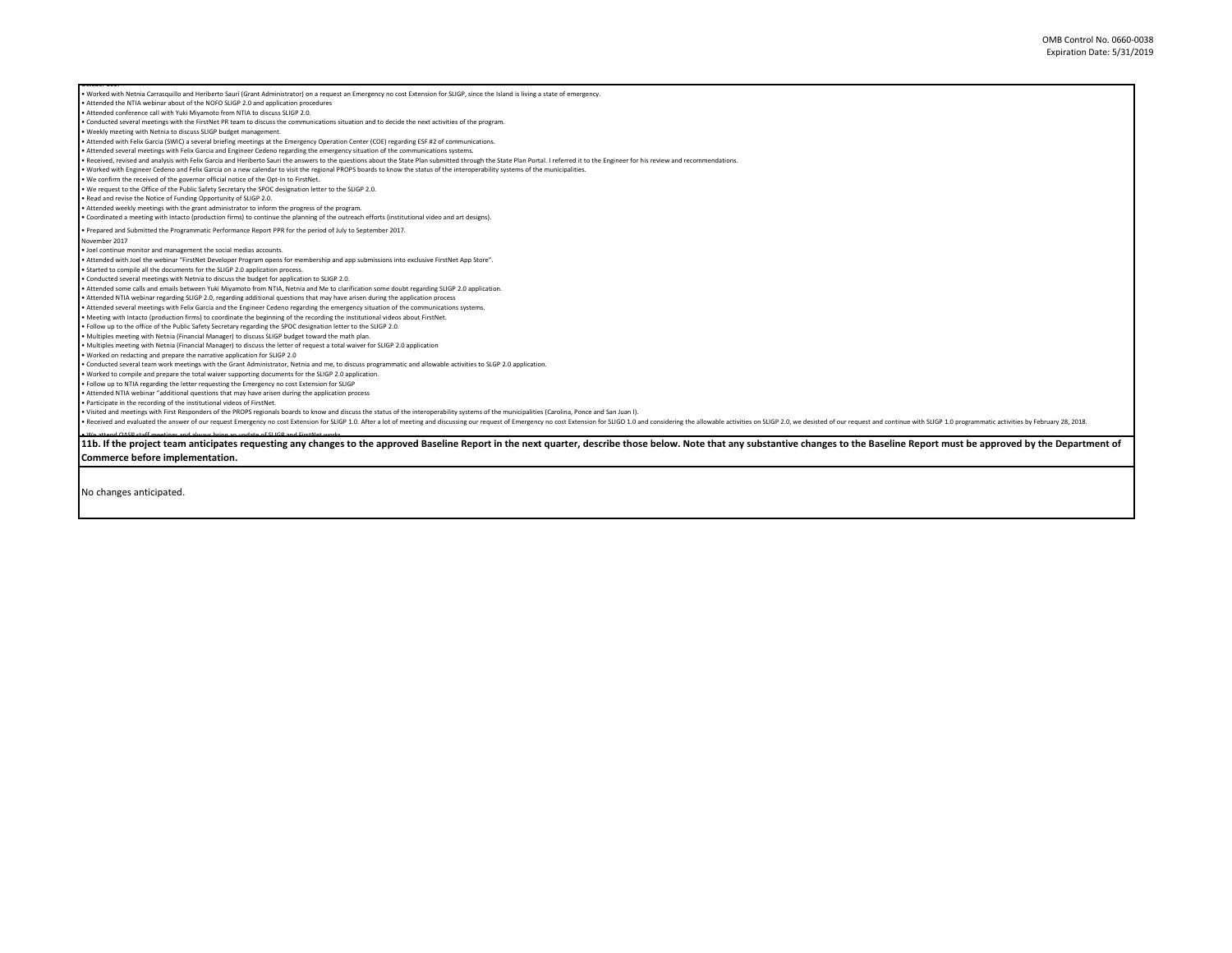**11c. Provide any other information that would be useful to NTIA as it assesses this project's progress.** 

After the impact of the hurricane Maria 11.0% to Puerto Rico, the communication system was 100% out of services. At December 29, 2017, according to FCC the recovery is on 11.8% of the cell sites that still out of service.

## **11d. Describe any success stories or best practices you have identified. Please be as specific as possible.**

Puerto Rico Opt-In to FirstNet and AT&T State Plan for the Nationwide Public Safety Broandband Network (NPSBN) TET CISOMICI THE SHIGHET ONLY TO DIRECT OF DESTINING AND THE CORPORT OF CONTROL TO A CONTROL TO A CHI A WAS HOURGET THE POSITION OF SOCION OF SOCIONAL THE POSITION OF SOCIONAL CHICLO, DEL THE WAS NO CONTROL IMPACT.

## **12a. If the project is not fully staffed, describe how any lack of staffing may impact the project's time line and when the project will be fully staffed.**

The Joel Garcia position was change on June 20, 2017, from Program Manager to Technology Officer. This information was not included at the PPR's of the june 30, 2017 and September 30, 2017.

| 12b. Staffing Table - Please include all staff that have contributed time to the project. Please do not remove individuals from this table. |      |                                                                                                                                          |                                                 |  |  |  |
|---------------------------------------------------------------------------------------------------------------------------------------------|------|------------------------------------------------------------------------------------------------------------------------------------------|-------------------------------------------------|--|--|--|
| <b>Job Title</b>                                                                                                                            | FTE% | Project (s) Assigned                                                                                                                     | Change                                          |  |  |  |
| SLIGP Program manager                                                                                                                       | 100% | Develop and coordinate outreach and educations plans to Puerto Rico public safety community and completing progress reports. SLIGP - POC |                                                 |  |  |  |
| <b>Grant Administrator</b>                                                                                                                  | 30%  | Provide grant management support, managing the project's budget, and ensuring that the grant activities are completed on time.           |                                                 |  |  |  |
| <b>Financial Coordinator</b>                                                                                                                | 25%  | Produce financial statements, oversight transactios and implementing audit systems.                                                      |                                                 |  |  |  |
| SWIC                                                                                                                                        | 20%  | Implementation a statewide vision for interoperability.                                                                                  |                                                 |  |  |  |
| <b>SPOC</b>                                                                                                                                 | 20%  | Primary point of contact for the NTIA and FirstNet                                                                                       | The person is no longer<br>charging from SLIGP. |  |  |  |
| <b>Technology Officer</b>                                                                                                                   | 30%  | Provide technology support on all technology and social media matters.                                                                   |                                                 |  |  |  |
| 13. Subcontracts (Vendors and/or Subrecipients)                                                                                             |      |                                                                                                                                          |                                                 |  |  |  |

**13a. Subcontracts Table – Include all subcontractors. The totals from this table must equal the "Subcontracts Total" in Question 14f.**

| Name                                                                        | <b>Subcontract Purpose</b>                                                                                | <b>Type</b><br>(Vendor/Subrec.) | RFP/RFQ Issued (Y/N) | Contract<br>Executed | <b>Start Date</b> | <b>End Date</b> | <b>Total Federal Funds</b><br>Allocated | <b>Total Matching Funds</b><br>Allocated |
|-----------------------------------------------------------------------------|-----------------------------------------------------------------------------------------------------------|---------------------------------|----------------------|----------------------|-------------------|-----------------|-----------------------------------------|------------------------------------------|
| Lex Santos                                                                  | Project Management /Technical Advisor                                                                     | Vendor                          | Interviews           |                      | 8/17/2015         | 8/31/2016       | \$103,600.00                            |                                          |
| <b>Cybertech Solutions</b>                                                  | Outreach and Education Efforts- Web Desing                                                                | Vendor                          |                      |                      | 2/1/2016          | 5/31/2017       | \$44,662.00                             |                                          |
| <b>ACH Communication Services</b><br>Group                                  | Outreach and Education Efforts - Communication &<br><b>Public Relations Services</b>                      | Vendor                          |                      | $\lambda$            | 6/26/2017         | 2/28/2018       | \$18,000.00                             |                                          |
| All Professional Services<br>Groups                                         | <b>Technical Consulting Services</b>                                                                      | Vendor                          |                      |                      | 8/18/2017         | 2/28/2018       | \$30,000.00                             |                                          |
| Intacto                                                                     | Outreach and Educational Effort - Production of<br>Institutional Videos, Mechanical Art Creatives Concept | Vendor                          |                      |                      | 8/18/2017         | 2/28/2018       | \$219,100.00                            |                                          |
| 13b. Describe any challenges encountered with vendors and/or subrecipients. |                                                                                                           |                                 |                      |                      |                   |                 |                                         |                                          |
| None                                                                        |                                                                                                           |                                 |                      |                      |                   |                 |                                         |                                          |